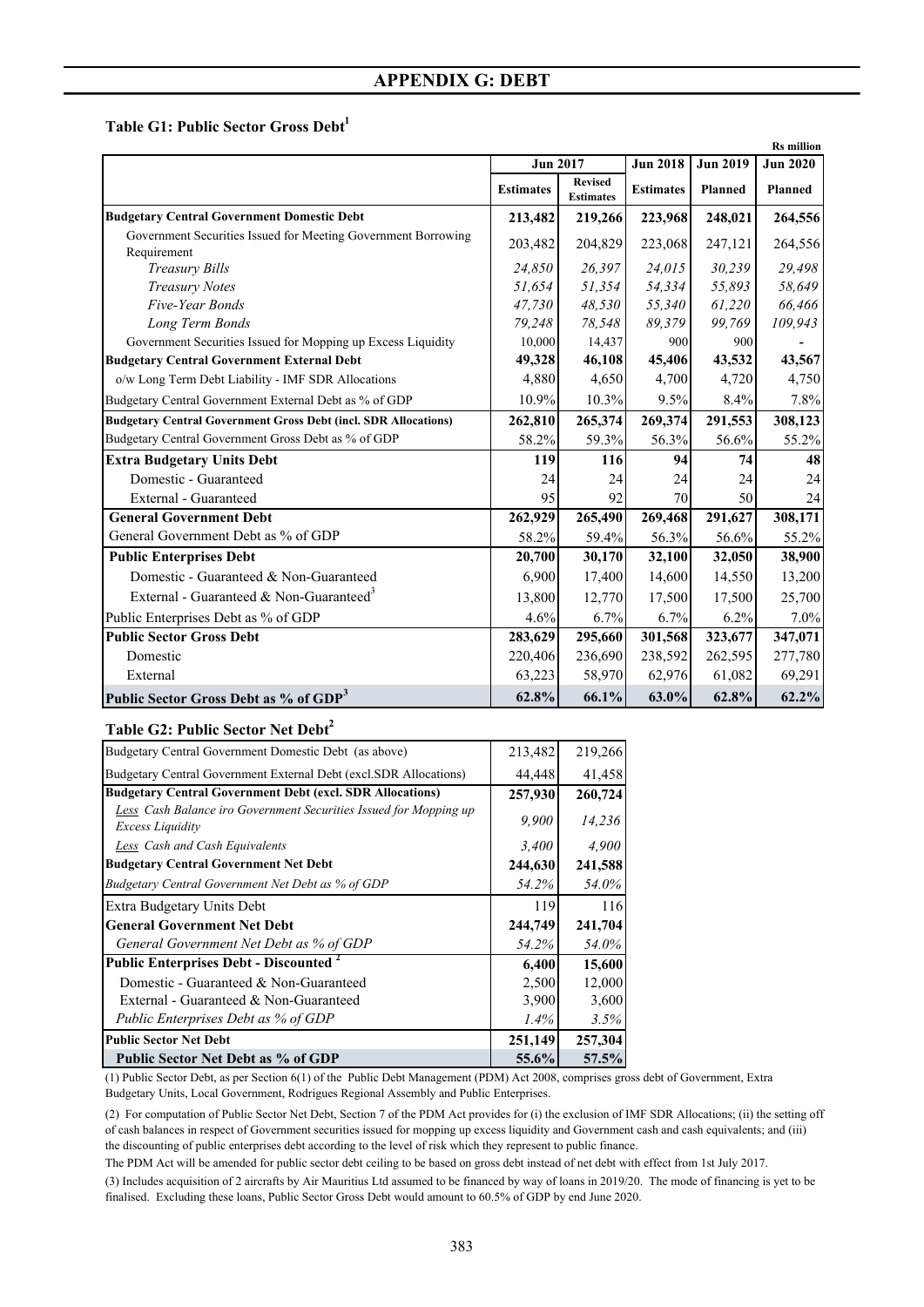| <b>Rs</b> million                                       |                  |                                    |                  |         |                |
|---------------------------------------------------------|------------------|------------------------------------|------------------|---------|----------------|
|                                                         |                  | 2016/17                            |                  | 2018/19 | 2019/20        |
|                                                         | <b>Estimates</b> | <b>Revised</b><br><b>Estimates</b> | <b>Estimates</b> | Planned | <b>Planned</b> |
| Government                                              | 7,935            | 7,430                              | 3,855            | 5,025   | 5,295          |
| - Capital Repayment <sup>1</sup>                        | 7,200            | 6,700                              | 3,100            | 4,300   | 4,600          |
| - Interest Payments and                                 |                  |                                    |                  |         |                |
| Management/Service Charges                              | 735              | 730                                | 755              | 725     | 695            |
| Public Enterprises (Government Guaranteed) <sup>2</sup> | 1,515            | 1,547                              | 1,570            | 1,630   | 2,520          |
| - Capital Repayment                                     | 1,250            | 1,217                              | 1,210            | 1,215   | 1,910          |
| - Interest Payments and                                 |                  |                                    |                  |         |                |
| Management/Service Charges                              | 265              | 330                                | 360              | 415     | 610            |
| <b>Public Enterprises (Non-Guaranteed)</b>              | 235              | 212                                | 224              | 234     | 242            |
| - Capital Repayment                                     | 220              | 203                                | 213              | 225     | 235            |
| - Interest Payments and                                 |                  |                                    |                  |         |                |
| Management/Service Charges                              | 15               | 9                                  | 11               | 9       |                |
| Private Sector (Long Term) <sup>3</sup>                 | 4,262            | 3,721                              | 3,854            | 3,973   | 4,094          |
| - Capital Repayment                                     | 3,840            | 3,267                              | 3,365            | 3,466   | 3,570          |
| - Interest Payments                                     | 421              | 454                                | 489              | 507     | 524            |
| <b>Total External Debt Servicing</b>                    | 13,947           | 12,910                             | 9,503            | 10,862  | 12,151         |
| Debt Service Ratio <sup>1</sup>                         | 6.4%             | 6.6%                               | 4.6%             | 4.9%    | 5.1%           |
|                                                         |                  |                                    |                  |         |                |

## **Table G3: Total External Debt Servicing and Debt Service Ratio**

(1) Includes early repayment of some Rs 4.2 billion in 2016/17. Excluding the early repayment, the debt service ratio would be 4.4%.

(2) Include Extra Budgetary Units

(3) Source - Bank of Mauritius

(4) Figures for interest payments and management/service charges are on cash basis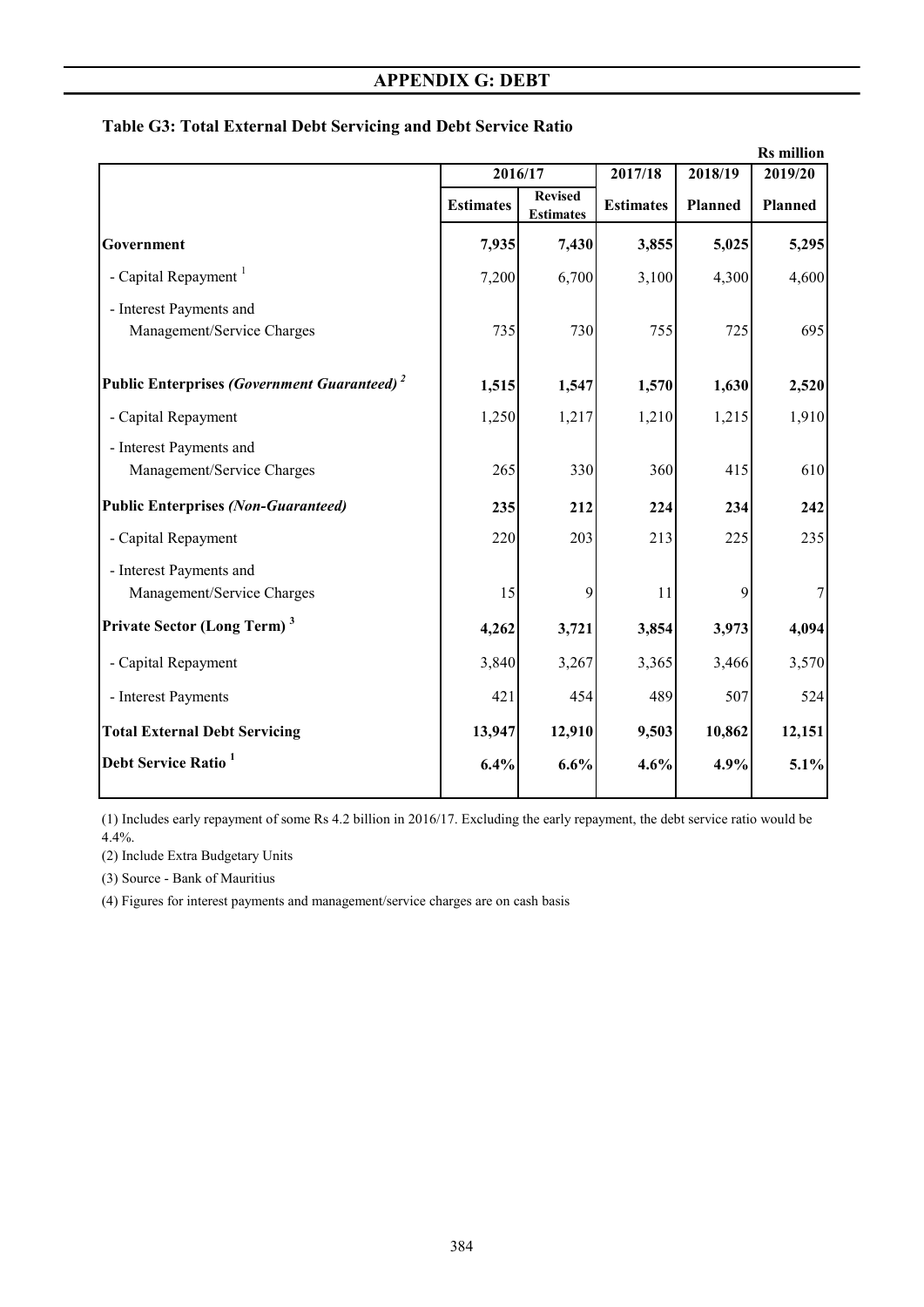### **Table G4: Gross External Debt Stock (end of period)**

| Rs million                                                 |                  |                                    |                  |                 |                 |
|------------------------------------------------------------|------------------|------------------------------------|------------------|-----------------|-----------------|
|                                                            |                  | <b>Jun 2017</b>                    | <b>Jun 2018</b>  | <b>Jun 2019</b> | <b>Jun 2020</b> |
|                                                            | <b>Estimates</b> | <b>Revised</b><br><b>Estimates</b> | <b>Estimates</b> | Planned         | Planned         |
| <b>Budgetary Central Government</b>                        | 49,328           | 46,108                             | 45,406           | 43,532          | 43,567          |
| Long Term                                                  | 49,328           | 46,108                             | 45,406           | 43,532          | 43,567          |
| o/w IMF SDR Allocations                                    | 4,880            | 4,650                              | 4,700            | 4,720           | 4,750           |
| <b>Public Enterprises</b>                                  | 13,800           | 12,770                             | 17,500           | 17,500          | 25,700          |
| Long Term                                                  |                  |                                    |                  |                 |                 |
| - Government Guaranteed and Non-Guaranteed <sup>1</sup>    | 13,800           | 12,770                             | 17,500           | 17,500          | 25,700          |
| <b>Extra Budgetary Unit</b>                                | 95               | 92                                 | 70               | 50              | 24              |
| Long Term                                                  |                  |                                    |                  |                 |                 |
| - Government Guaranteed                                    | 95               | 92                                 | 70               | 50              | 24              |
| Monetary Authorities <sup>2</sup>                          | 346              | 346                                | 356              | 378             | 378             |
| <b>Short Term</b>                                          | 336              | 336                                | 356              | 378             | 378             |
| Long Term                                                  | 10               | 10                                 |                  |                 |                 |
| <b>Other Deposit Taking Institutions</b> <sup>2</sup>      | 351,163          | 295,000                            | 308,673          | 323,172         | 338,601         |
| <b>Short Term</b>                                          | 189,076          | 165,000                            | 166,198          | 174,005         | 182,312         |
| Long Term                                                  | 162,087          | 130,000                            | 142,475          | 149,167         | 156,289         |
| <b>Global Business<sup>2</sup></b>                         | 6,518,117        | 6,545,461                          | 6,934,833        | 6,862,816       | 7,194,315       |
| Long Term                                                  | 6,518,117        | 6,545,461                          | 6,934,833        | 6,862,816       | 7,194,315       |
| <b>Other Private Sector - Unaffiliates</b>                 | 14,197           | 17,170                             | 18,629           | 22,352          | 27,439          |
| Short Term <sup>2</sup>                                    | 4,955            | 6,489                              | 6,907            | 7,240           | 8,027           |
| Long Term <sup>3</sup>                                     | 9,243            | 10,681                             | 11,722           | 15,112          | 19,412          |
| Other Private Sector - Affiliates <sup>2</sup>             | 15,525           | 15,453                             | 15,917           | 16,394          | 16,886          |
| Long Term                                                  | 15,525           | 15,453                             | 15,917           | 16,394          | 16,886          |
| <b>Total External Debt<sup>4</sup></b>                     | 6,962,571        | 6,932,400                          | 7,341,384        | 7,286,194       | 7,646,910       |
| Short Term                                                 | 194,367          | 171,825                            | 173,461          | 181,623         | 190,717         |
| Long Term                                                  | 6,768,204        | 6,760,575                          | 7,167,923        | 7,104,571       | 7,456,193       |
| <b>External Debt excluding Deposit Taking Institutions</b> |                  |                                    |                  | 100,206         | 113,994         |
| and Global Business <sup>5</sup>                           | 93,291           | 91,939                             | 97,878           |                 |                 |
| As % of GDP                                                | 20.7%            | 20.6%                              | 20.4%            | 19.4%           | 20.4%           |
| As % of Exports of Goods & Services                        | 42.9%            | 46.7%                              | 47.1%            | 45.4%           | 47.7%           |
|                                                            |                  |                                    |                  |                 |                 |

(1) Includes acquisition of 2 aircrafts by Air Mauritius Ltd assumed to be financed by way of loans in 2019/20. The mode of financing is yet to be finalised. Excluding these loans, external debt as percent of GDP and exports of goods and services would amount to 18.8% and 43.9% respectively by end June 2020.

(2) Source - Bank of Mauritius

(3) Source - Bank of Mauritius and Ministry of Finance & ED

(4) In line with the recommendation of IMF, the coverage of Gross External Debt has been extended. The cross border transactions of global business entitities are being included as part of Gross External Debt. To maintain consistency, the external position of deposit taking institutions and monetary authorities are also included in the Gross External Debt.

(5) Debt of 'Other Deposit Taking Institutions' and 'Global Business' are excluded as their debt are matched with almost the same level of asset.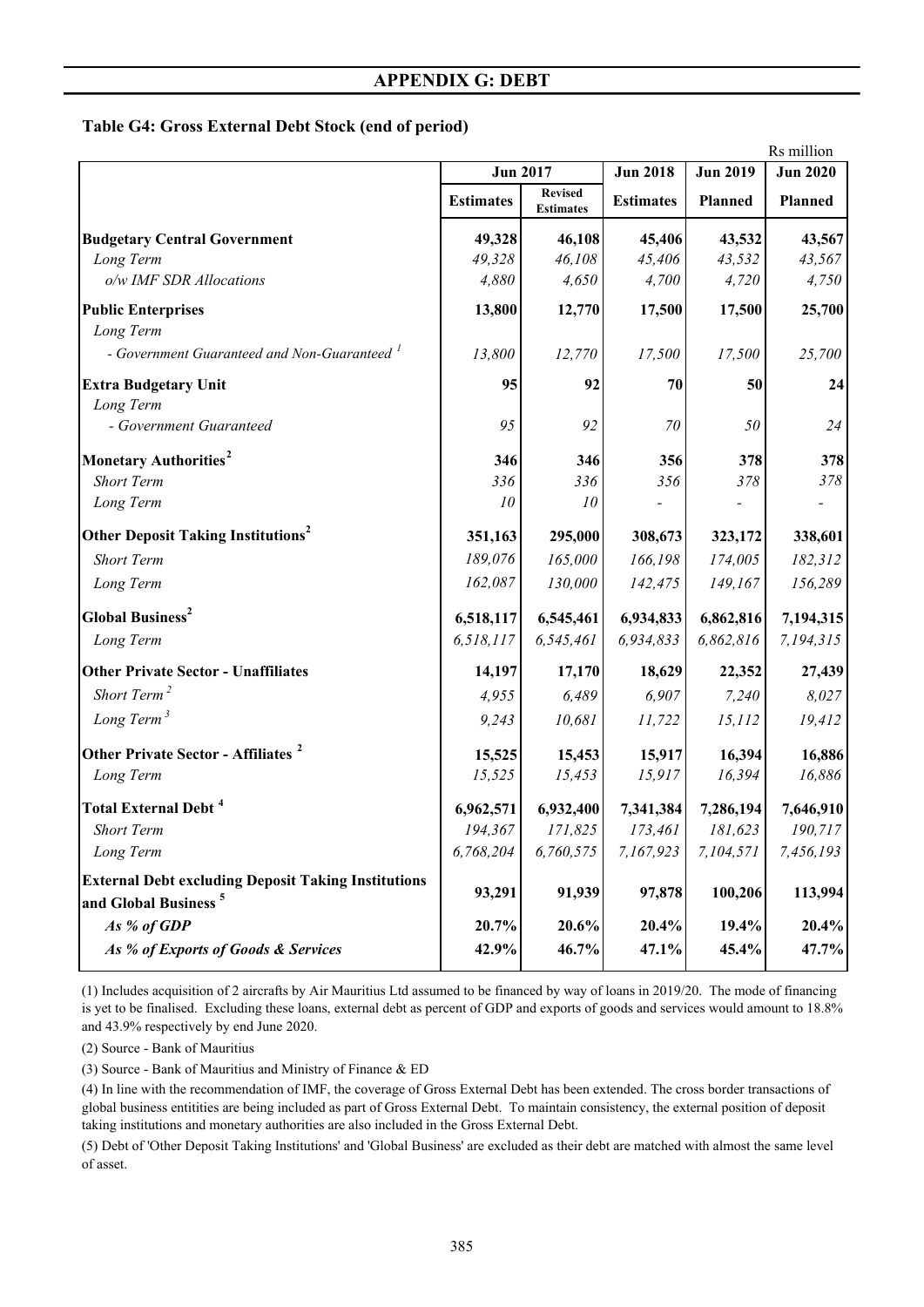#### **TABLE G5 : GOVERNMENT EXTERNAL DEBT SERVICING - FY 2017/18**

|                                                                                                                                                                                                                                                                                                                                                                             |                               |                 |                              | <b>Rs 000</b> |
|-----------------------------------------------------------------------------------------------------------------------------------------------------------------------------------------------------------------------------------------------------------------------------------------------------------------------------------------------------------------------------|-------------------------------|-----------------|------------------------------|---------------|
| Loan                                                                                                                                                                                                                                                                                                                                                                        | Mgt/Service<br><b>Charges</b> | <b>Interest</b> | Capital<br><b>Repayments</b> | <b>Total</b>  |
| 1 I.D.A. Loan for the DBM Coromandel Project 411 MAS. (2023)<br>USD 4,000,000. Service charge of 0.75%. Repayable over 40 years by semi-annual<br>instalments commencing July 1983.                                                                                                                                                                                         | 263                           |                 | 6,363                        | 6,626         |
| 2 I.D.A. Loan for the Tea Development Authority 239 MAS. (2021)<br>USD 5,200,453. Service charge of 0.75%. Repayable over 40 years by semi-annual<br>instalments commencing August 1981.                                                                                                                                                                                    | 162                           |                 | 5,745                        | 5,907         |
| 3 I.D.A. Loan for the DBM Industrial Project 313 MAS. (2022)<br>USD 3,502,199. Service charge of 0.75%. Repayable over 40 years by semi-annual<br>instalments commencing July 1982.                                                                                                                                                                                         | 188                           | ÷.              | 5,571                        | 5,759         |
| 4 I.D.A. Loan for the Education Project 501 MAS. (2024)<br>USD 3,500,000. Service charge of 0.75%. Repayable over 40 years by semi-annual<br>instalments commencing August 1984.                                                                                                                                                                                            | 188                           |                 | 3,712                        | 3,900         |
| 5 I.D.A. Loan for Rural Development Project 419 MAS. (2023)<br>USD 4,000,000. Service charge of 0.75%. Repayable over 40 years by semi-annual<br>instalments commencing July 1983.                                                                                                                                                                                          | 263                           |                 | 6,363                        | 6,626         |
| 6 I.B.R.D First Trade and Competitiveness DPL - 7416 MU. (2021)<br>USD 30,000,000. Floating Interest Rate. Repayable over 10 years by semi-annual<br>instalments commencing March, 2012.<br>Note: Remaining balance of USD 15,000,000 converted into EURO 13,431,232 at<br>fixed interest rate of 0% in October 2016.                                                       | ÷.                            | 2,545           | 103,711                      | 106,255       |
| 7 I.B.R.D Second Trade and Competitiveness DPL - 4889 MU. (2023)<br>USD 30,000,000. Floating Interest Rate. Repayable over 10 years by semi-annual<br>instalments commencing November, 2013.<br>Note: Remaining balance of USD 18,000,000 to be converted into EURO at fixed<br>interest rate by end June 2017.                                                             |                               | 6,728           | 106,052                      | 112,780       |
| 8 I.B.R.D Loan for Mauritius Economic Transition Technical Assistance Project - 7641<br>MU. (2024)<br>USD 2,097,477.08. Floating Interest Rate. Repayable over 10 years by semi-annual<br>instalments commencing February, 2014.                                                                                                                                            |                               | 705             | 5,524                        | 6,229         |
| 9 I.B.R.D Third Trade and Competitiveness DPL - 7679 MU. (2028)<br>USD 30,000,000, EUR 22,700,000 and GBP 28,000,000. Floating Interest Rate.<br>Repayable over 15 years by semi-annual instalments commencing June, 2014.<br>Note: Remaining balance of the USD component of 25,005,000 converted into EURO<br>22,379,844 at fixed interest rate of 0.65% in October 2016. |                               | 15,153          | 212,655                      | 227,807       |
| 10 I.B.R.D Forth Trade and Competitiveness DPL - 7808 MU. (2029)<br>USD 50,000,000. Floating Interest Rate. Repayable over 15 years by semi-annual<br>instalments commencing December, 2014.                                                                                                                                                                                | $\overline{\phantom{a}}$      | 16,447          | 117,718                      | 134,165       |
| 11 I.B.R.D Loan for Infrastructure Project - 7734 MU. (2029)<br>USD 50,000,000. Floating Interest Rate. Repayable over 15 years by semi-annual<br>instalments commencing January, 2015.                                                                                                                                                                                     |                               | 17,632          | 112,455                      | 130,087       |
| 12 I.B.R.D Loan for Manufacturing and Services Development and Competitiveness Project<br>7822 MU. (2030)<br>USD 293,845. Floating Interest Rate. Repayable over 15 years by semi-annual<br>instalments commencing April, 2015.                                                                                                                                             |                               | 244             | 696                          | 940           |
| 13 I.B.R.D Public Sector Performance DPL - 8138 MU. (2030)<br>USD 20,000,000. Fixed interest rate of 2.40%. Repayable over 13 years by semi-annual<br>instalments commencing August, 2017.                                                                                                                                                                                  | L.                            | 18,642          | 54,940                       | 73,582        |
| 14 I.B.R.D Private Sector Performance DPL - 8139 MU. (2030)<br>GBP 9,600,000. Fixed interest rate of 2.80%. Repayable over 13 years by semi-annual<br>instalments commencing August, 2017.                                                                                                                                                                                  | $\overline{\phantom{a}}$      | 14,056          | 34,309                       | 48,365        |
| 15 I.B.R.D Second Public Sector Performance DPL - 8247 MU. (2030)<br>USD 20,000,000. Fixed interest rate of 3.53%. Repayable over 13 years by semi-annual<br>instalments commencing April, 2018.                                                                                                                                                                            |                               | 26,958          | 27,720                       | 54,678        |
| 16 I.B.R.D Second Private Sector Performance DPL - 8248 MU. (2030)<br>GBP 9,600,000. Fixed interest rate of 3.32%. Repayable over 13 years by semi-annual<br>instalments commencing April, 2018.                                                                                                                                                                            |                               | 16,578          | 17,405                       | 33,982        |
| 17 I.B.R.D First Regional Accelerated Program for Economic Intergration DPL - 8603 MU.<br>(2033)<br>Euro 13,700,000. Floating Interest Rate. Repayable over 13 years by semi-annual<br>instalments commencing May, 2021.                                                                                                                                                    | ÷.                            | 6,813           |                              | 6,813         |
| 18 B.A.D.E.A Loan for Pailles-Guibies Sewerage Project. (2027)<br>USD 4,000,000. Fixed interest rate 3%. Repayable by 34 semi-annual instalments<br>commencing November, 2016.                                                                                                                                                                                              |                               | 2,755           | 6,681                        | 9,437         |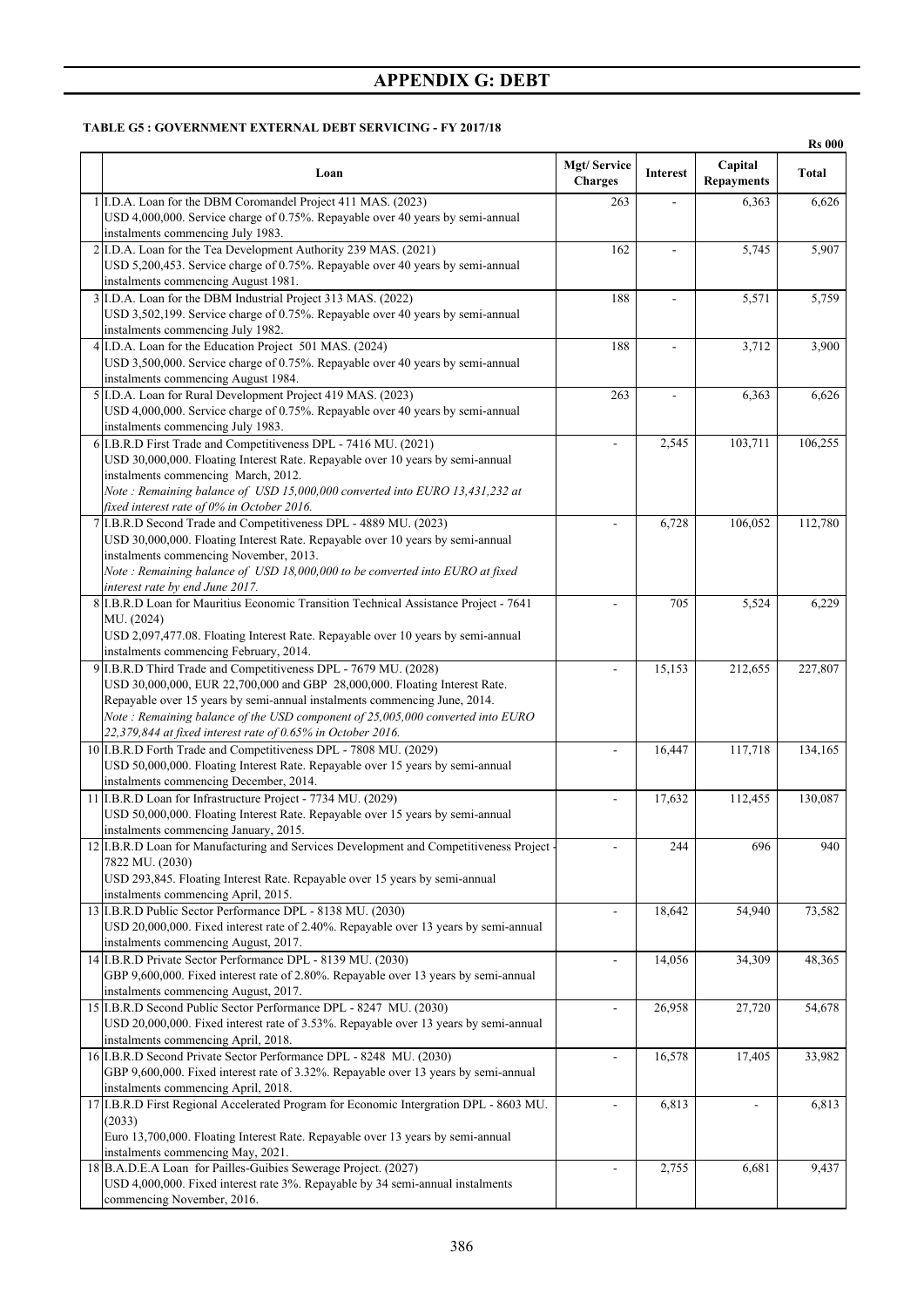#### **TABLE G5 : GOVERNMENT EXTERNAL DEBT SERVICING - FY 2017/18**

|    |                                                                                                                                                                                                                                                           |                               |                 |                              | <b>Rs 000</b> |
|----|-----------------------------------------------------------------------------------------------------------------------------------------------------------------------------------------------------------------------------------------------------------|-------------------------------|-----------------|------------------------------|---------------|
|    | Loan                                                                                                                                                                                                                                                      | Mgt/Service<br><b>Charges</b> | <b>Interest</b> | Capital<br><b>Repayments</b> | <b>Total</b>  |
|    | 19 B.A.D.E.A Loan for Harzardous Complex. (2027)<br>USD 3,100,000. Fixed interest rate of 3%. Repayable by 20 semi-annual instalments<br>commencing June, 2020.                                                                                           |                               | 3,122           |                              | 3,122         |
|    | 20 O.F.I.D Loan for Pailles-Guibies Sewerage Project. (2026)<br>USD 4,000,000. Floating Interest Rate. Repayable by 30 semi-annual instalments<br>commencing September, 2016.                                                                             | $\overline{\phantom{a}}$      | 2,518           | $\overline{9,427}$           | 11,945        |
|    | 21 O.F.I.D Loan for Terre Rouge Verdun-Ebene Link Road Phase II. (2029)<br>USD 8,070,000. Floating Interest Rate. Repayable by 30 semi-annual instalments<br>commencing October, 2014.                                                                    |                               | 4,067           | 19,019                       | 23,086        |
|    | 22 I.F.A.D Loan for Rural Diversification Programme. (2019)<br>SDR 8,200,000. Floating Interest Rate. Repayable by 30 semi-annual instalments<br>commencing January, 2005                                                                                 |                               | 958             | 20,871                       | 21,829        |
|    | 23 I.F.A.D Loan for Marine and Agricultural Resources Support Programme (2026).<br>SDR 3,450,000. Floating Interest Rate. Repayable by 30 semi-annual instalments<br>commencing January, 2012.                                                            |                               | 866             | 2,058                        | 2,924         |
|    | 24 Government of China Loan for CCTV Surveillance System. (2025)<br>CNY 12,434,000. Interest Free. Repayable over a period of 10 years by annual<br>instalments commencing January, 2016.                                                                 | ÷,                            | $\overline{a}$  | 6,379                        | 6,379         |
|    | 25 Government of China Loan for CCTV Surveillance System. (2026)<br>CNY 30,000,000. Interest Free. Repayable over a period of 10 years by annual<br>instalments commencing January, 2017.                                                                 | ÷,                            |                 | 15,391                       | 15,391        |
|    | 26 Government of China Loan for CCTV Surveillance System. (2026)<br>CNY 29,200,000. Interest Free. Repayable over a period of 10 years by annual<br>instalments commencing July, 2017.                                                                    |                               |                 | 14,980                       | 14,980        |
| 27 | Government of China Loan for New Wards and Operation Theatre at Victoria Hospital.<br>(2027)<br>CNY 29,310,000. Interest Free. Repayable over a period of 10 years by annual<br>instalments commencing August, 2018.                                      |                               |                 | 15,037                       | 15,037        |
|    | 28 Government of China Loan for New Wards and Operation Theatre at Victoria Hospital.<br>(2028)<br>CNY 40,000,000. Interest Free. Repayable over a period of 10 years by annual<br>instalments commencing January, 2019.                                  |                               |                 |                              |               |
|    | 29 Government of China Loan for Economic and Technical Cooperation Projects. (2032)<br>CNY 50,000,000. Interest Free. Repayable over a period of 10 years by annual<br>instalments commencing January, 2023.                                              |                               |                 |                              |               |
|    | 30 Government of China Loan for Economic and Technical Cooperation Projects. (2034)<br>CNY 50,000,000. Interest Free. Repayable over a period of 10 years by annual<br>instalments commencing January, 2025.                                              | ٠                             | $\overline{a}$  |                              |               |
| 31 | Government of China Loan for Economic and Technical Cooperation Projects. (2035)<br>CNY 50,000,000. Interest Free. Repayable over a period of 10 years by annual<br>instalments commencing January, 2026.                                                 | $\overline{\phantom{a}}$      |                 |                              |               |
|    | 32 EXIM Bank of China Loan for the Plaines Wilhems Sewerage Project. (2022)<br>CNY 439,484,256.43. Fixed interest rate of 3%. Commitment Fee of 0.75% Repayable<br>over 10 years by semi-annual instalments commencing March, 2014.                       |                               | 43,876          | 226,464                      | 270,340       |
|    | 33 EXIM Bank of China Loan for Bagatelle Dam Project. (2022)<br>CNY 580,000,000. Fixed interest rate of 2%. Commitment Fee of 0.50%. Repayable<br>over 10 years by semi-annual instalments commencing March, 2017.                                        | ٠                             | 62,841          | 297,552                      | 360,393       |
|    | 34 EXIM Bank of India Loan for Offshore Patrol Vessel Project. (2021)<br>USD 48,500,000. Floating Interest Rate. Commitment Fee of 0.50%. Repayable by 15<br>semi-annual instalments commencing March, 2014.                                              | $\overline{\phantom{a}}$      | 9,831           | 228,601                      | 238,432       |
|    | 35 EXIM Bank of India Loan for Specialised Defence Equipment and Vehicles for Mauritius<br>Police Force. (2024)<br>USD 46,000,000. Fixed interest rate of 2%. Commitment Fee of 0.50%. Repayable by 15<br>semi-annual instalments commencing March, 2017. | 2,621                         | 17,501          | 216,818                      | 236,939       |
|    | 36 EXIM Bank of India Loan for Water Jet Fast Attack Craft for Mauritius Police Force.<br>(2025)<br>USD 18,000,000. Fixed interest rate of 2%. Commitment Fee of 0.50%. Repayable by 15<br>semi-annual instalments commencing March, 2017.                |                               | 14,528          | 84,842                       | 99,370        |
|    | 37 EXIM Bank of India Loan for Trident Project. (2025)<br>USD 52,300,000. Floating Interest Rate. Commitment Fee of 0.50%. Repayable by 15<br>semi-annual instalments commencing March, 2022.                                                             | 5,945                         | 4,244           | $\overline{\phantom{a}}$     | 10,189        |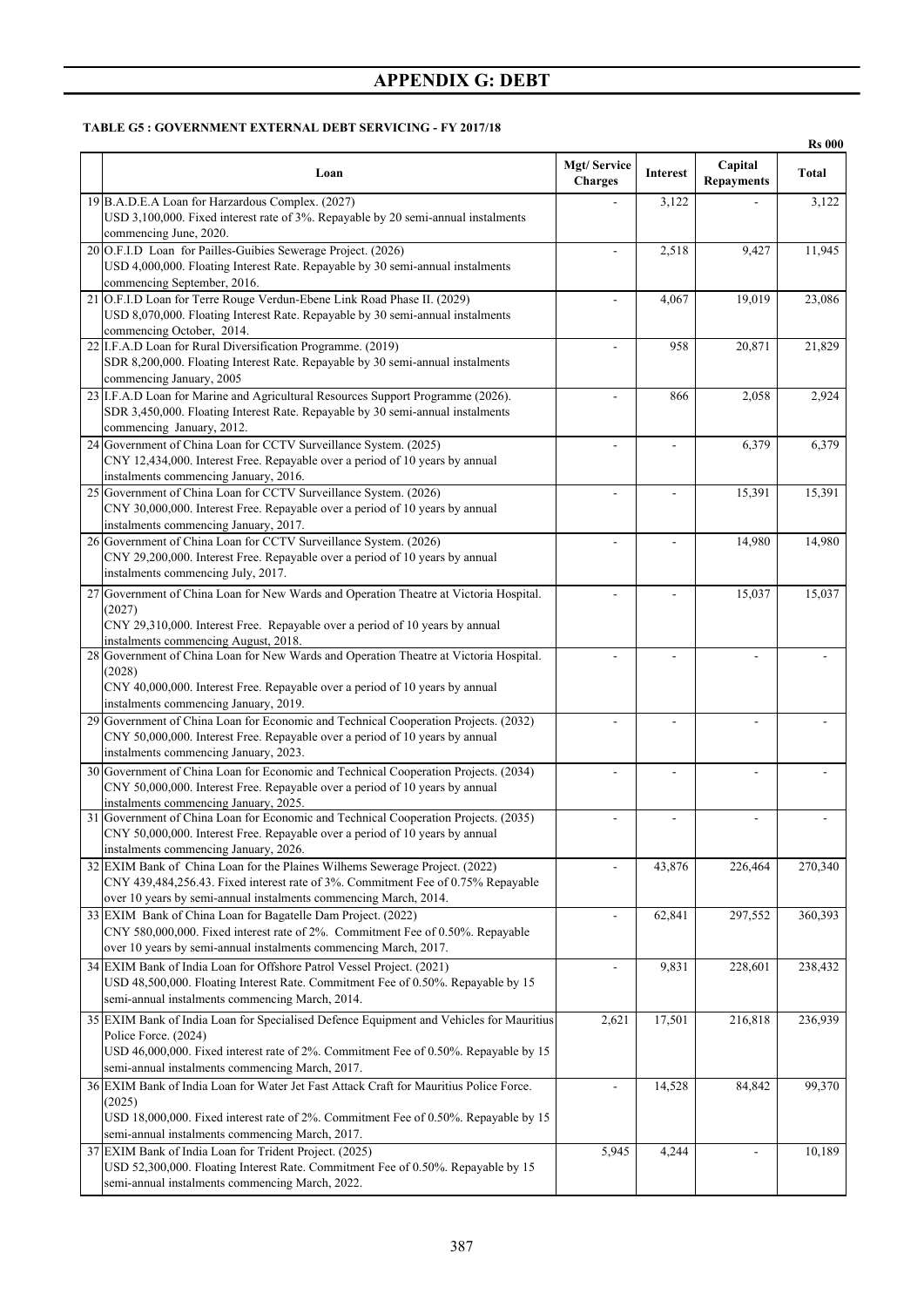#### **TABLE G5 : GOVERNMENT EXTERNAL DEBT SERVICING - FY 2017/18**

|                                                                                                                                                                                                                                       |                               |          |                              | <b>Rs 000</b> |
|---------------------------------------------------------------------------------------------------------------------------------------------------------------------------------------------------------------------------------------|-------------------------------|----------|------------------------------|---------------|
| Loan                                                                                                                                                                                                                                  | Mgt/Service<br><b>Charges</b> | Interest | Capital<br><b>Repayments</b> | <b>Total</b>  |
| 38 K.F.W Loan for Tombeau Bay Sewerage Project. (2026)<br>Euro 253,715. Fixed interest rate of 2%. Repayable by 40 semi-annual instalments<br>commencing December, 2006.                                                              |                               | 90       | 474                          | 564           |
| 39 A.D.B Development Budget Support Loan I. (2024)<br>USD 30,000,000. Floating Interest Rate. Repayable by 20 semi-annual instalments<br>commencing August 2012.                                                                      | ÷                             | 8,549    | 106,052                      | 114,601       |
| 40 A.D.B Loan for Plaines Wilhems Sewerage Project. (2026)<br>USD 10,360,000 and EUR 7,820,000. Floating Interest Rate. Repayable by 30 semi-<br>annual instalments commencing February, 2013.                                        |                               | 7,500    | 44,543                       | 52,044        |
| 41 A.D.B Development Budget Support Loan II. (2033)<br>USD 324,000,000 and EUR 146,000,000. Floating Interest Rate. Repayable by 30 semi-<br>annual instalments commencing August, 2018.                                              | ÷,                            | 135,383  | $\frac{1}{2}$                | 135,383       |
| 42 A.D.F Loan for Cyclone Rehabilitation Works. (2027)<br>USD 3,002,328.05. Service charge of 0.75%. Repayable over 40 years by semi-annual<br>instalments commencing July, 1990.                                                     | 564                           |          | 6,029                        | 6,593         |
| 43 A.D.F Loan for the Development of Waste Water facilities in Mauritius and Rodrigues.<br>(2039)<br>USD 1,023,828.28 and EUR 31,159.34. Interest free. Repayable over 40 years by semi-<br>annual instalments commencing July, 1999. | ÷,                            |          | 1,761                        | 1,761         |
| 44 A.F.D for Development Budget Support and Public Sector Efficiency Loan I. (2022)<br>EUR 24,000,000. Fixed interest rate of 4.88%. Repayable by 20 semi-annual instalments<br>commencing September, 2012.                           |                               | 22,780   | 92,660                       | 115,440       |
| 45 A.F.D for Development Budget Support Loan II. (2023)<br>EUR 48,000,000. Fixed interest rate of 4.84% . Repayable by 20 semi-annual instalments<br>commencing September, 2013.                                                      | $\overline{\phantom{a}}$      | 48,921   | 185,319                      | 234,240       |
| 46 A.F.D Loan for Grand Baie Sewerage Project (Phase II). (2021)<br>EUR 65,000,000. Floating Interest Rate. Repayable by 24 semi-annual instalments<br>commencing May 2014.                                                           |                               | 48       | 491                          | 540           |
| 47 A.F.D Loan for Terre Rouge - Verdun Road (Lot I). (2024)<br>EUR 40,000,000. Floating Interest Rate. Repayable by 30 semi-annual instalments<br>commencing May 2015.                                                                | ÷.                            | 41,714   | 154,432                      | 196,146       |
| 48 A.F.D Environmental Aid Programme Budget Support Loan (2030)<br>EUR 95,000,000. Floating Interest Rate. Repayable by 20 semi-annual instalments<br>commencing September 2015.                                                      | ÷.                            | 38,772   | 244,518                      | 283,290       |
| 49 A.F.D Energy Development Policy loan. (2033)<br>EUR 50,000,000. Fixed interest rate of 3.49%. Repayable by 30 semi-annual instalments<br>commencing June 2019.                                                                     |                               | 53,688   |                              | 53,688        |
| 50 A.F.D Loan for Restructuring Cargo Handling Corporation Ltd. (2030)<br>EUR 27,000,000. Fixed interest rate of 1.52%. Repayable by 30 semi-annual instalments<br>commencing December 2019.                                          | 1,520                         | 15,966   |                              | 17,485        |
| 51 E.D.F Loan for Terre Rouge Mapou Road Project . (2018)<br>EUR 4,600,000. Fixed interest rate of 1%. Repayable by 60 semi-annual instalments<br>commencing December 1988.                                                           |                               | 54       | 6,820                        | 6,874         |
| 52 E.D.F Loan for Mauritius Housing Project. (2021)<br>EUR 3,040,000. Fixed interest rate of 1%. Repayable by 60 semi-annual instalments<br>commencing December 1991.                                                                 |                               | 169      | 4,378                        | 4,547         |
| 53 E.D.F Loan for Construction of Maize Processing Plants. (2024)<br>EUR 850,000. Fixed interest rate of 1%. Repayable by 60 semi-annual instalments<br>commencing July 1994.                                                         | ÷,                            | 86       | 1,158                        | 1,244         |
| 54 E.D.F Loan for Phoenix-Nouvelle France Road (2025)<br>EUR 8,468,000. Fixed interest rate of 1%. Repayable by 60 semi-annual instalments<br>commencing June, 1996.                                                                  |                               | 966      | 11,174                       | 12,139        |
| 55 E.D.F Loan for Storage Installations. (2025)<br>EUR 1,350,000. Fixed interest rate of 1%. Repayable by 60 semi-annual instalments<br>commencing May 15, 1996.                                                                      | $\overline{a}$                | 259      | 1,847                        | 2,106         |
| 56 E.D.F Loan for Agricultural Diversification Programme. (2030)<br>EUR 4,000,000. Fixed interest rate of 1%. Repayable by 60 semi-annual instalments<br>commencing November, 2001.                                                   | ÷,                            | 786      | 5,204                        | 5,990         |
| 57 E.D.F Loan for Industrial Diversification Programme. (2030)<br>EUR 5,000,000. Fixed interest rate of 1%. Repayable by 60 semi-annual instalments<br>commencing November, 2001.                                                     |                               | 911      | 6,106                        | 7,017         |